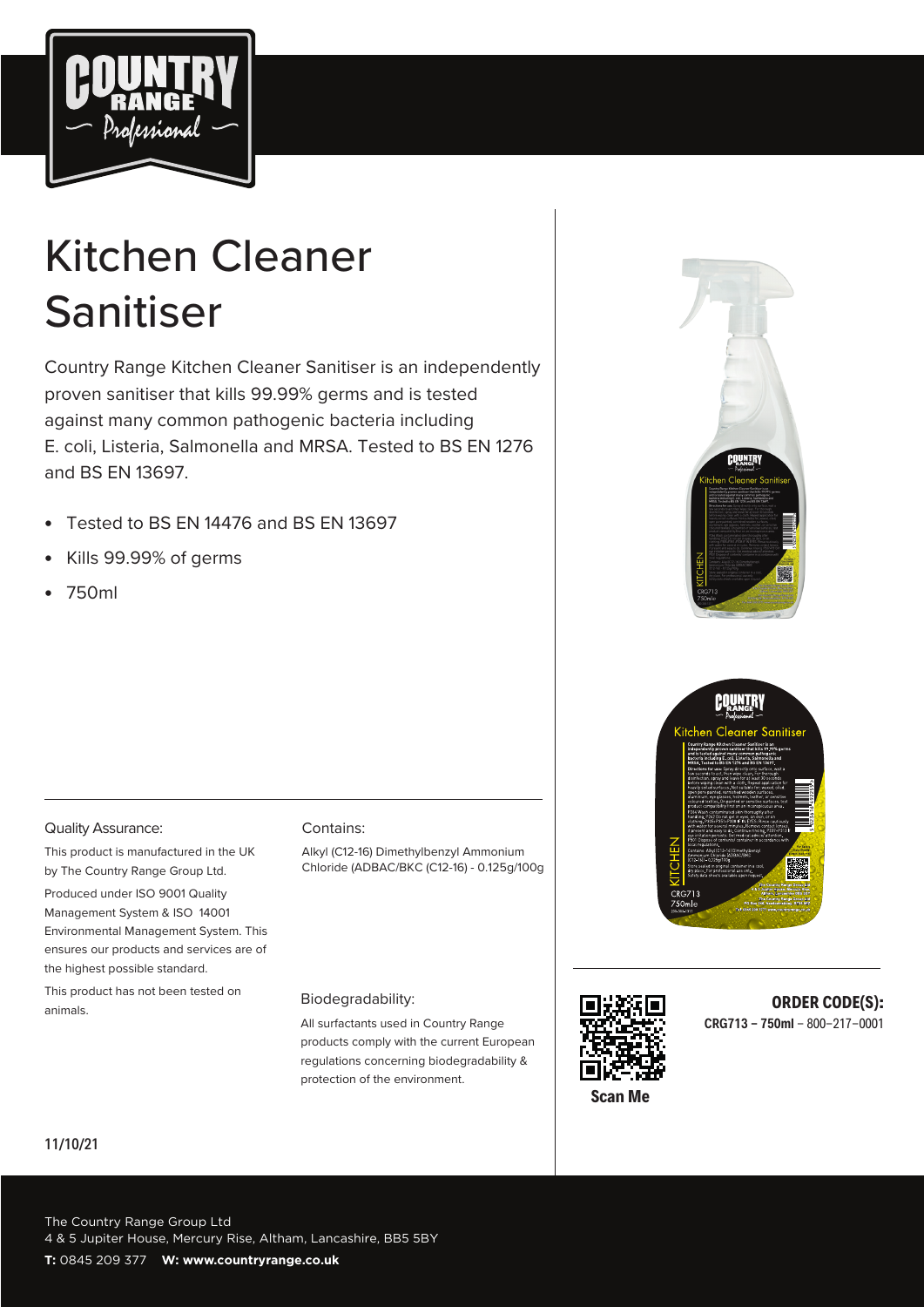

# SAFETY DATA SHEET KITCHEN CLEANER SANITISER

| SECTION 1: Identification of the substance/mixture and of the company/undertaking |                                                                                                                                                                                                                                                                                                                                                                                                                        |  |
|-----------------------------------------------------------------------------------|------------------------------------------------------------------------------------------------------------------------------------------------------------------------------------------------------------------------------------------------------------------------------------------------------------------------------------------------------------------------------------------------------------------------|--|
| 1.1. Product identifier                                                           |                                                                                                                                                                                                                                                                                                                                                                                                                        |  |
| <b>Product name</b>                                                               | KITCHEN CLEANER SANITISER                                                                                                                                                                                                                                                                                                                                                                                              |  |
| <b>Product number</b>                                                             | 800-217-0001                                                                                                                                                                                                                                                                                                                                                                                                           |  |
| Internal identification                                                           | <b>CRG713</b>                                                                                                                                                                                                                                                                                                                                                                                                          |  |
|                                                                                   | 1.2. Relevant identified uses of the substance or mixture and uses advised against                                                                                                                                                                                                                                                                                                                                     |  |
| <b>Identified uses</b>                                                            | Detergent. Disinfectant.                                                                                                                                                                                                                                                                                                                                                                                               |  |
| Uses advised against                                                              | Not for Oral Consumption.                                                                                                                                                                                                                                                                                                                                                                                              |  |
| 1.3. Details of the supplier of the safety data sheet                             |                                                                                                                                                                                                                                                                                                                                                                                                                        |  |
| Supplier                                                                          | www.countryrange.co.uk<br>GB: The Country Range Group Ltd, 4 & 5, Jupiter House, Mercury Rise, Altham, Lancashire,<br><b>BB5 5BY.</b><br>+44 (0) 845 209 3777<br>EU: The Country Range Group, PO Box 246, NEWTOWNABBEY, BT36 9EZ.                                                                                                                                                                                      |  |
|                                                                                   | +44 (0) 845 209 3777                                                                                                                                                                                                                                                                                                                                                                                                   |  |
| Contact person                                                                    | hello@countryrange.co.uk                                                                                                                                                                                                                                                                                                                                                                                               |  |
| 1.4. Emergency telephone number                                                   |                                                                                                                                                                                                                                                                                                                                                                                                                        |  |
| <b>Emergency telephone</b>                                                        | +44 (0) 845 209 3777 (Office Hours).                                                                                                                                                                                                                                                                                                                                                                                   |  |
| number                                                                            | National emergency telephone In case of a medical emergency following exposure to a chemical call NHS Direct in England<br>or Wales 0845 46 47 or NHS 24 in Scotland 08454 24 24 24                                                                                                                                                                                                                                    |  |
| Irish NPIC number                                                                 |                                                                                                                                                                                                                                                                                                                                                                                                                        |  |
| <b>SECTION 2: Hazards identification</b>                                          |                                                                                                                                                                                                                                                                                                                                                                                                                        |  |
| 2.1. Classification of the substance or mixture                                   |                                                                                                                                                                                                                                                                                                                                                                                                                        |  |
| Classification (EC 1272/2008)                                                     |                                                                                                                                                                                                                                                                                                                                                                                                                        |  |
| <b>Physical hazards</b>                                                           | Not Classified                                                                                                                                                                                                                                                                                                                                                                                                         |  |
| <b>Health hazards</b>                                                             | Not Classified                                                                                                                                                                                                                                                                                                                                                                                                         |  |
| <b>Environmental hazards</b>                                                      | Not Classified                                                                                                                                                                                                                                                                                                                                                                                                         |  |
| 2.2. Label elements                                                               |                                                                                                                                                                                                                                                                                                                                                                                                                        |  |
| <b>Hazard statements</b>                                                          | NC Not Classified                                                                                                                                                                                                                                                                                                                                                                                                      |  |
| <b>Precautionary statements</b>                                                   | P264 Wash contaminated skin thoroughly after handling.<br>P262 Do not get in eyes, on skin, or on clothing.<br>P305+P351+P338 IF IN EYES: Rinse cautiously with water for several minutes. Remove<br>contact lenses, if present and easy to do. Continue rinsing.<br>P337+P313 If eye irritation persists: Get medical advice/ attention.<br>P501 Dispose of contents/ container in accordance with local regulations. |  |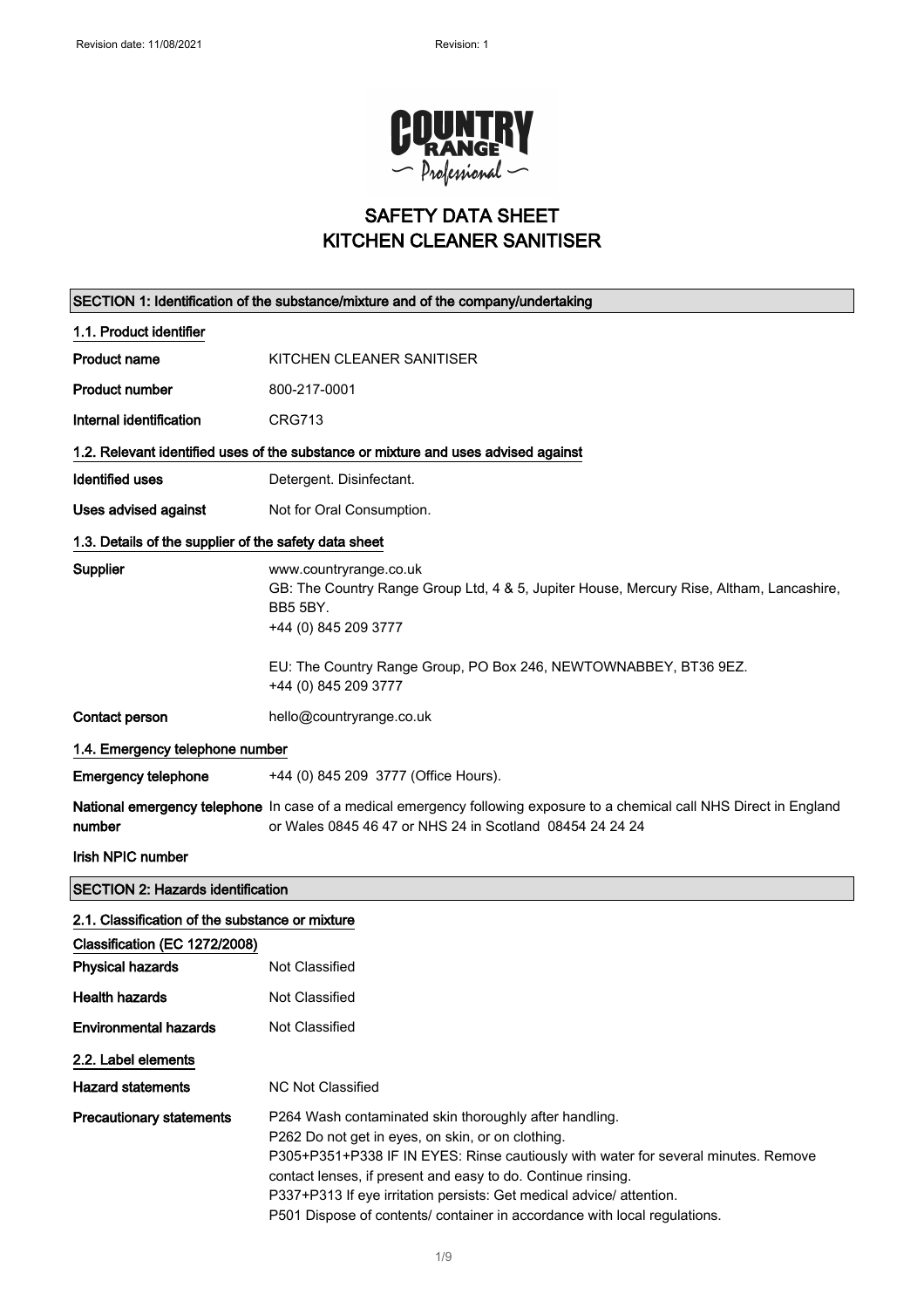| <b>Biocide Labelling</b> | This product contains substances with biocidal properties., Contains active substance: Alkyl<br>$(C12-16)$ dimethylbenzyl ammonium chloride (ADBAC/BKC $(C12-16)$ ), 0.125q/100q |
|--------------------------|----------------------------------------------------------------------------------------------------------------------------------------------------------------------------------|
| Detergent labelling      | < 5% disinfectants                                                                                                                                                               |

#### 2.3. Other hazards

This product does not contain any substances classified as PBT or vPvB.

#### SECTION 3: Composition/information on ingredients

#### 3.2. Mixtures

| ALKYL (C12-16) DIMETHYLBENZYL AMMONIUM<br>CHLORIDE (ADBAC/BKC (C12-16)) |                          |                                                      | $1\%$ |
|-------------------------------------------------------------------------|--------------------------|------------------------------------------------------|-------|
| CAS number: 68424-85-1                                                  | EC number: 270-325-2     | REACH registration number: 01-<br>2119965180-41-XXXX |       |
| M factor (Acute) = $10$                                                 | M factor (Chronic) = $1$ |                                                      |       |
| <b>Classification</b><br>Acute Tox. 4 - H302                            |                          |                                                      |       |
| Skin Corr. 1B - H314                                                    |                          |                                                      |       |
| Eye Dam. 1 - H318                                                       |                          |                                                      |       |
| Aquatic Acute 1 - H400                                                  |                          |                                                      |       |
| Aquatic Chronic 1 - H410                                                |                          |                                                      |       |

The Full Text for all R-Phrases and Hazard Statements are Displayed in Section 16.

| <b>SECTION 4: First aid measures</b>                                            |                                                                                                                                                                                                                                                                   |  |
|---------------------------------------------------------------------------------|-------------------------------------------------------------------------------------------------------------------------------------------------------------------------------------------------------------------------------------------------------------------|--|
| 4.1. Description of first aid measures                                          |                                                                                                                                                                                                                                                                   |  |
| Inhalation                                                                      | Move affected person to fresh air at once. Rinse nose and mouth with water. Get medical<br>attention if any discomfort continues.                                                                                                                                 |  |
| Ingestion                                                                       | Never give anything by mouth to an unconscious person. Do not induce vomiting. Rinse<br>mouth thoroughly with water. Get medical attention if any discomfort continues.                                                                                           |  |
| <b>Skin contact</b>                                                             | Rinse immediately with plenty of water. Remove contaminated clothing. Get medical attention<br>if irritation persists after washing.                                                                                                                              |  |
| Eye contact                                                                     | Rinse immediately with plenty of water. Remove any contact lenses and open eyelids wide<br>apart. Continue to rinse for at least 15 minutes. Get medical attention if irritation persists after<br>washing. Show this Safety Data Sheet to the medical personnel. |  |
|                                                                                 | 4.2. Most important symptoms and effects, both acute and delayed                                                                                                                                                                                                  |  |
| Inhalation                                                                      | Unlikely to be hazardous by inhalation because of the low vapour pressure of the product at<br>ambient temperature.                                                                                                                                               |  |
| Ingestion                                                                       | Unlikely exposure route without abuse. Symptoms will include, Sickness, possible Irritation of<br>GI Tract. A soapy taste may be reported.                                                                                                                        |  |
| <b>Skin contact</b>                                                             | Prolonged contact may cause redness, irritation and dry skin.                                                                                                                                                                                                     |  |
| Eye contact                                                                     | May cause temporary eye irritation.                                                                                                                                                                                                                               |  |
| 4.3. Indication of any immediate medical attention and special treatment needed |                                                                                                                                                                                                                                                                   |  |
| Notes for the doctor                                                            | No specific recommendations.                                                                                                                                                                                                                                      |  |
| <b>SECTION 5: Firefighting measures</b>                                         |                                                                                                                                                                                                                                                                   |  |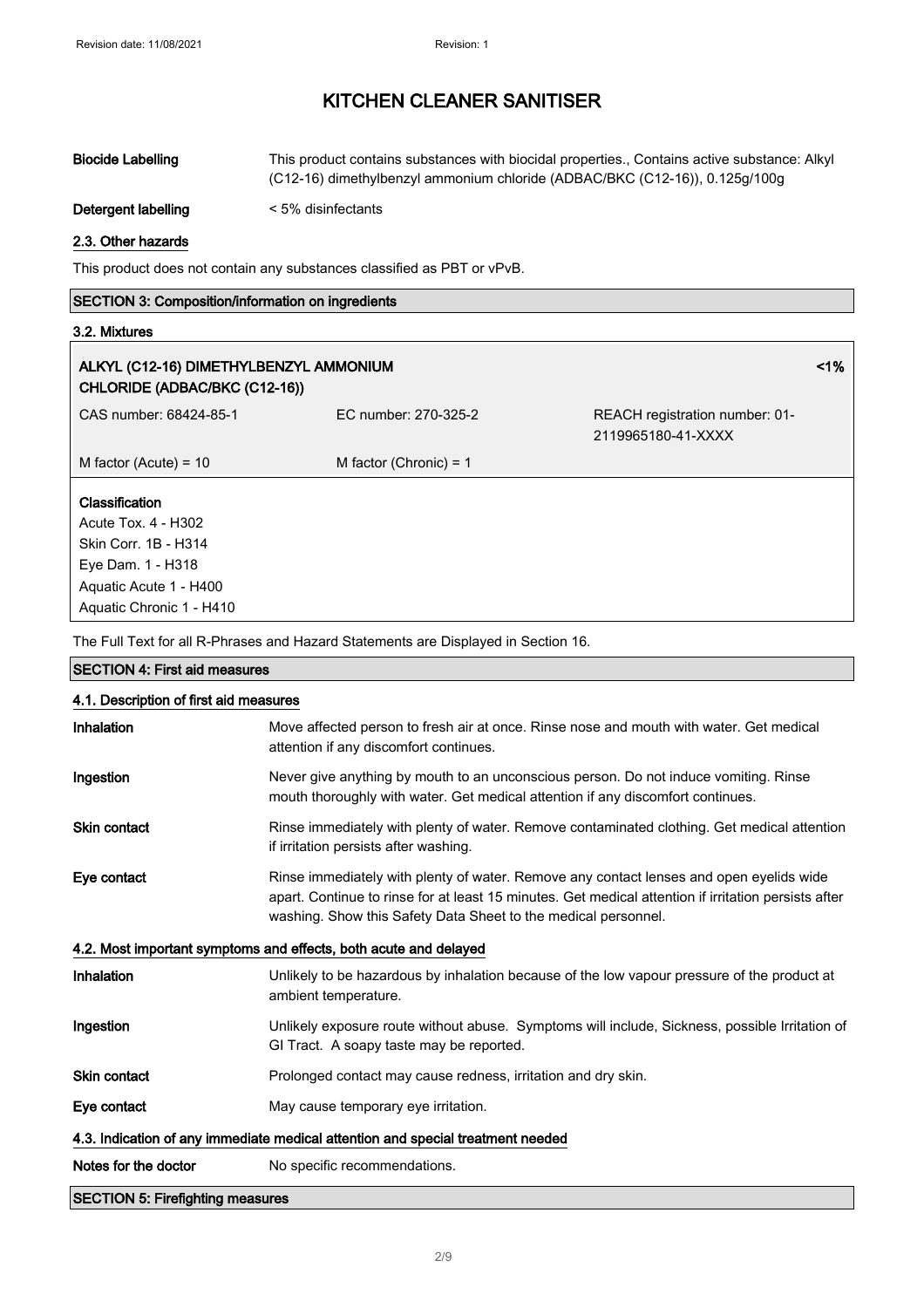#### 5.1. Extinguishing media

| Suitable extinguishing media                               | The product is not flammable. Use fire-extinguishing media suitable for the surrounding fire.<br>Foam, carbon dioxide or dry powder.                                                                                                    |
|------------------------------------------------------------|-----------------------------------------------------------------------------------------------------------------------------------------------------------------------------------------------------------------------------------------|
| 5.2. Special hazards arising from the substance or mixture |                                                                                                                                                                                                                                         |
| <b>Hazardous combustion</b><br>products                    | Thermal decomposition or combustion products may include the following substances: Oxides<br>of carbon. Toxic gases or vapours.                                                                                                         |
| 5.3. Advice for firefighters                               |                                                                                                                                                                                                                                         |
| Protective actions during<br>firefighting                  | Control run-off water by containing and keeping it out of sewers and watercourses.                                                                                                                                                      |
| Special protective equipment<br>for firefighters           | Wear positive-pressure self-contained breathing apparatus (SCBA) and appropriate protective<br>clothing.                                                                                                                                |
| <b>SECTION 6: Accidental release measures</b>              |                                                                                                                                                                                                                                         |
|                                                            | 6.1. Personal precautions, protective equipment and emergency procedures                                                                                                                                                                |
| <b>Personal precautions</b>                                | For personal protection, see Section 8. In case of spills, beware of slippery floors and<br>surfaces.                                                                                                                                   |
| 6.2. Environmental precautions                             |                                                                                                                                                                                                                                         |
| <b>Environmental precautions</b>                           | Collect and dispose of spillage as indicated in Section 13. Do not discharge into drains or<br>watercourses or onto the ground.                                                                                                         |
| 6.3. Methods and material for containment and cleaning up  |                                                                                                                                                                                                                                         |
| Methods for cleaning up                                    | Stop leak if safe to do so. Absorb in vermiculite, dry sand or earth and place into containers.<br>Flush contaminated area with plenty of water. Avoid the spillage or runoff entering drains,<br>sewers or watercourses.               |
| 6.4. Reference to other sections                           |                                                                                                                                                                                                                                         |
| Reference to other sections                                | For personal protection, see Section 8. See Section 11 for additional information on health<br>hazards. For waste disposal, see Section 13.                                                                                             |
| <b>SECTION 7: Handling and storage</b>                     |                                                                                                                                                                                                                                         |
| 7.1. Precautions for safe handling                         |                                                                                                                                                                                                                                         |
| Usage precautions                                          | Provide adequate ventilation. Avoid contact with skin and eyes. Do not mix with other<br>chemicals or detergents. Do not mix with Bleach.                                                                                               |
| Advice on general<br>occupational hygiene                  | No specific hygiene procedures recommended but good personal hygiene practices should<br>always be observed when working with chemical products. Wash at the end of each work shift<br>and before eating, smoking and using the toilet. |
|                                                            | 7.2. Conditions for safe storage, including any incompatibilities                                                                                                                                                                       |
| <b>Storage precautions</b>                                 | Store in tightly-closed, original container in a dry, cool and well-ventilated place.                                                                                                                                                   |
| 7.3. Specific end use(s)                                   |                                                                                                                                                                                                                                         |
| Specific end use(s)                                        | The identified uses for this product are detailed in Section 1.2.                                                                                                                                                                       |
| <b>SECTION 8: Exposure controls/Personal protection</b>    |                                                                                                                                                                                                                                         |
| 8.1. Control parameters                                    |                                                                                                                                                                                                                                         |

#### ALKYL (C12-16) DIMETHYLBENZYL AMMONIUM CHLORIDE (ADBAC/BKC (C12-16)) (CAS: 68424-85-1)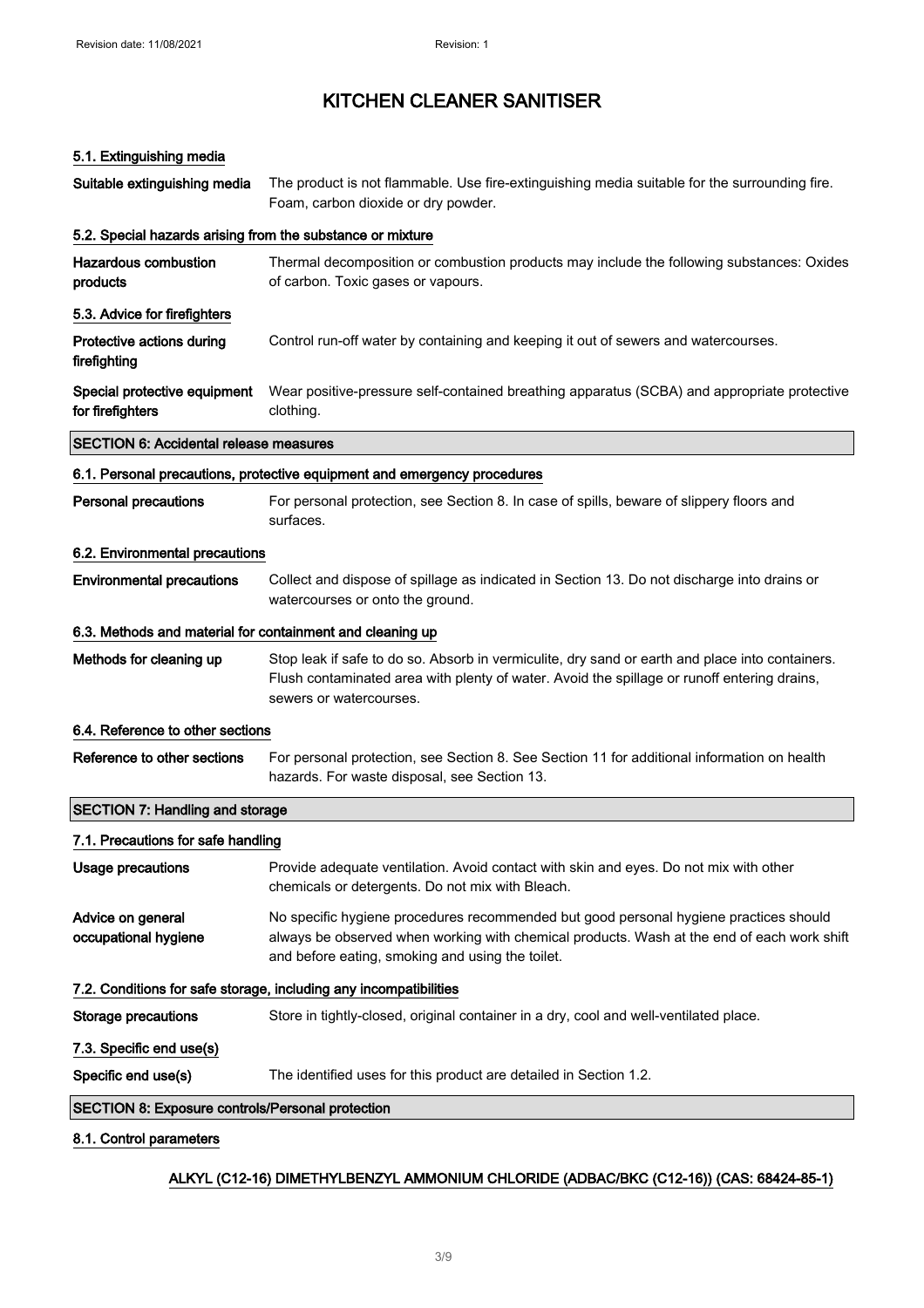| <b>DNEL</b>                                            | Workers - Dermal; Long term systemic effects: 5.7 mg/kg/day<br>Workers - Inhalation; Long term systemic effects: 3.96 mg/m <sup>3</sup><br>General population - Oral; Long term systemic effects: 3.4 mg/kg/day<br>General population - Dermal; Long term systemic effects: 3.4 mg/kg/day<br>General population - Inhalation; Long term systemic effects: 1.64 mg/m <sup>3</sup>                                                                                                   |
|--------------------------------------------------------|------------------------------------------------------------------------------------------------------------------------------------------------------------------------------------------------------------------------------------------------------------------------------------------------------------------------------------------------------------------------------------------------------------------------------------------------------------------------------------|
| <b>PNEC</b>                                            | - Fresh water; 0.001 mg/l<br>Intermittent release, Fresh water; 0 mg/l<br>marine water; 0.001 mg/l<br>STP; 0.4 mg/l<br>Sediment (Freshwater); 12.27 mg/kg<br>Sediment (Marinewater); 13.09 mg/kg<br>Soil; 7 mg/kg                                                                                                                                                                                                                                                                  |
| 8.2. Exposure controls<br>Protective equipment         |                                                                                                                                                                                                                                                                                                                                                                                                                                                                                    |
| Appropriate engineering<br>controls                    | Provide adequate ventilation.                                                                                                                                                                                                                                                                                                                                                                                                                                                      |
| Personal protection                                    | This is not a COSHH/risk assessment, but should be used to assist in the development of a<br>COSHH/risk assessment. Although unclassified, the use of gloves and eye protection should<br>be considered when mitigating risks.                                                                                                                                                                                                                                                     |
| Eye/face protection                                    | During the manufacture and filling of this product eye protection is recommended refer to<br>EN166. No specific eye protection required during normal use.                                                                                                                                                                                                                                                                                                                         |
| Hand protection                                        | In normal use gloves are not required. During manufacture and filling operations, the use of<br>gloves with a breakthrough time of >60minutes is recommended. For users with sensitive<br>skin, it is recommended that suitable protective gloves are worn. To protect hands from<br>chemicals, gloves should comply with European Standard EN374. Gloves made from the<br>following material may provide suitable chemical protection: Neoprene, nitrile, polyethylene or<br>PVC. |
| Other skin and body<br>protection                      | Wear appropriate clothing to prevent repeated or prolonged skin contact. Use appropriate skin<br>cream to prevent drying of skin.                                                                                                                                                                                                                                                                                                                                                  |
| Hygiene measures                                       | Good personal hygiene procedures should be implemented. Wash hands and any other<br>contaminated areas of the body with soap and water before leaving the work site. Use<br>appropriate skin cream to prevent drying of skin.                                                                                                                                                                                                                                                      |
| <b>Respiratory protection</b>                          | Respiratory protection not required.                                                                                                                                                                                                                                                                                                                                                                                                                                               |
| <b>Environmental exposure</b><br>controls<br>OPTOTONLO | Avoid releasing into the environment.                                                                                                                                                                                                                                                                                                                                                                                                                                              |

#### SECTION 9: Physical and chemical properties

#### 9.1. Information on basic physical and chemical properties

| Appearance | Liguid.       |
|------------|---------------|
| Colour     | Colourless.   |
| Odour      | Odourless.    |
| рH         | $-9.5 - 10.5$ |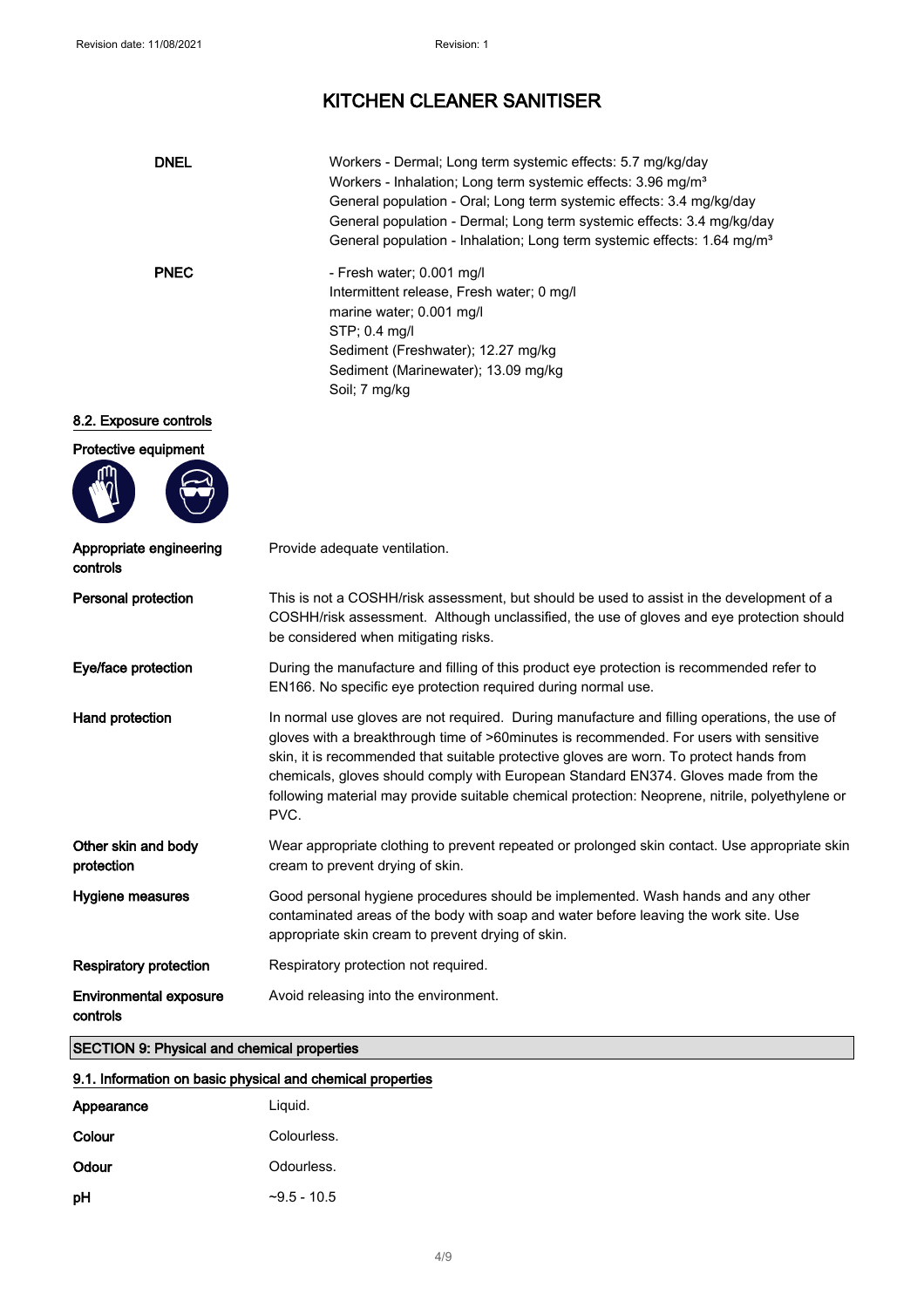| <b>Melting point</b>                            | Not determined.                                                                                                                    |
|-------------------------------------------------|------------------------------------------------------------------------------------------------------------------------------------|
| Initial boiling point and range                 | Not applicable.                                                                                                                    |
| Flash point                                     | Not determined.                                                                                                                    |
| <b>Evaporation rate</b>                         | Not determined.                                                                                                                    |
| Flammability (solid, gas)                       | Not applicable.                                                                                                                    |
| Upper/lower flammability or<br>explosive limits | No information available.                                                                                                          |
| Vapour pressure                                 | Not determined.                                                                                                                    |
| Vapour density                                  | Not determined.                                                                                                                    |
| <b>Relative density</b>                         | 1.000 typically @ 20°C                                                                                                             |
| <b>Bulk density</b>                             | Not applicable.                                                                                                                    |
| Solubility(ies)                                 | Soluble in water.                                                                                                                  |
| <b>Partition coefficient</b>                    | No information available.                                                                                                          |
| Auto-ignition temperature                       | Not determined.                                                                                                                    |
| <b>Decomposition Temperature</b>                | Not determined.                                                                                                                    |
| <b>Viscosity</b>                                | Not determined.                                                                                                                    |
| <b>Explosive properties</b>                     | There are no chemical groups present in the product that are associated with explosive<br>properties.                              |
| Explosive under the influence<br>of a flame     | Not considered to be explosive.                                                                                                    |
| <b>Oxidising properties</b>                     | The mixture itself has not been tested but none of the ingredient substances meet the criteria<br>for classification as oxidising. |
| Comments                                        | Information given is applicable to the product as supplied.                                                                        |
| 9.2. Other information                          |                                                                                                                                    |
| Other information                               | Not relevant.                                                                                                                      |
| <b>SECTION 10: Stability and reactivity</b>     |                                                                                                                                    |
| 10.1. Reactivity                                |                                                                                                                                    |
| Reactivity                                      | Under normal storage conditions this product is stable.                                                                            |
| 10.2. Chemical stability                        |                                                                                                                                    |
| <b>Stability</b>                                | Stable at normal ambient temperatures.                                                                                             |
| 10.3. Possibility of hazardous reactions        |                                                                                                                                    |
| Possibility of hazardous<br>reactions           | Mixing with bleach could cause dangerous heating of the solution.                                                                  |
| 10.4. Conditions to avoid                       |                                                                                                                                    |
| <b>Conditions to avoid</b>                      | Avoid exposure to high temperatures or direct sunlight.                                                                            |
| 10.5. Incompatible materials                    |                                                                                                                                    |
| Materials to avoid                              | No specific material or group of materials is likely to react with the product to produce a<br>hazardous situation.                |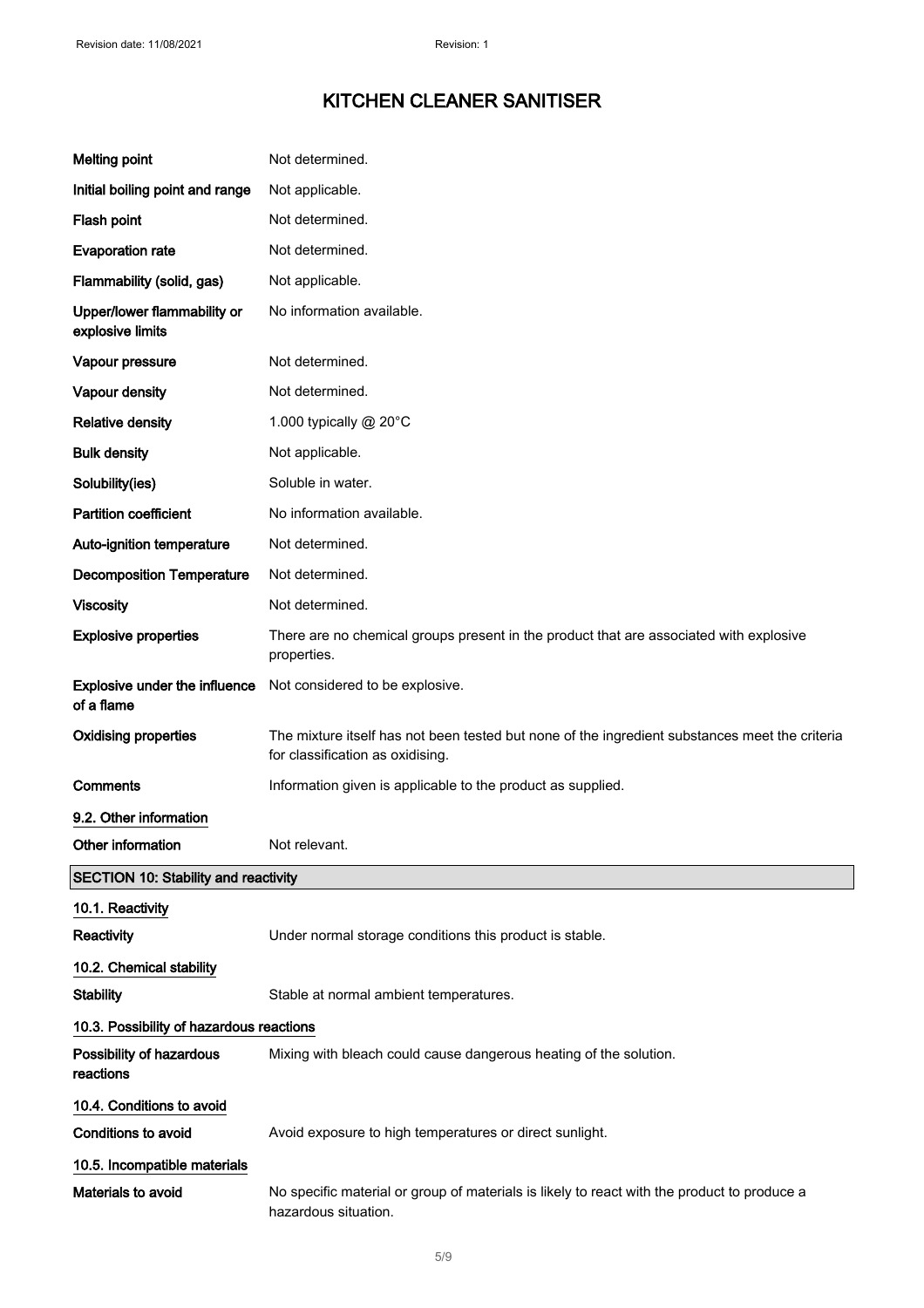#### 10.6. Hazardous decomposition products

Hazardous decomposition products Does not decompose when used and stored as recommended.

| <b>SECTION 11: Toxicological information</b>                        |                                                                                                                                |  |
|---------------------------------------------------------------------|--------------------------------------------------------------------------------------------------------------------------------|--|
| 11.1. Information on toxicological effects                          |                                                                                                                                |  |
| <b>Toxicological effects</b>                                        | Information given is based on data of the components and of similar products.                                                  |  |
| Acute toxicity - oral<br>Notes (oral LD <sub>50</sub> )             | Based on available data the classification criteria are not met.                                                               |  |
| Acute toxicity - dermal<br>Notes (dermal LD <sub>50</sub> )         | Based on available data the classification criteria are not met.                                                               |  |
| Acute toxicity - inhalation<br>Notes (inhalation LC <sub>50</sub> ) | Based on available data the classification criteria are not met.                                                               |  |
| Skin corrosion/irritation<br>Skin corrosion/irritation              | Not classified. Based on available data the classification criteria are not met.                                               |  |
| Serious eye damage/irritation<br>Serious eye damage/irritation      | Based on available data the classification criteria are not met.                                                               |  |
| <b>Respiratory sensitisation</b><br>Respiratory sensitisation       | Not sensitising. Based on available data the classification criteria are not met.                                              |  |
| <b>Skin sensitisation</b><br><b>Skin sensitisation</b>              | Not classified. Based on available data the classification criteria are not met.                                               |  |
| Germ cell mutagenicity<br>Genotoxicity - in vitro                   | Does not contain any substances known to be mutagenic.                                                                         |  |
| Carcinogenicity<br>Carcinogenicity                                  | Does not contain any substances known to be carcinogenic.                                                                      |  |
| Reproductive toxicity<br>Reproductive toxicity - fertility          | Does not contain any substances known to be toxic to reproduction.                                                             |  |
| Specific target organ toxicity - single exposure                    |                                                                                                                                |  |
| STOT - single exposure                                              | Not classified as a specific target organ toxicant after a single exposure.                                                    |  |
| Specific target organ toxicity - repeated exposure                  |                                                                                                                                |  |
| STOT - repeated exposure                                            | Not classified as a specific target organ toxicant after repeated exposure.                                                    |  |
| Aspiration hazard<br>Aspiration hazard                              | Based on available data the classification criteria are not met.                                                               |  |
| General information                                                 | This product has low toxicity.                                                                                                 |  |
| <b>Inhalation</b>                                                   | This is unlikely to occur but symptoms similar to those of ingestion may develop.                                              |  |
| Ingestion                                                           | May cause irritation. Symptoms following overexposure may include the following: Stomach<br>pain. Nausea, vomiting. Diarrhoea. |  |
| <b>Skin contact</b>                                                 | Skin irritation should not occur when used as recommended. Repeated exposure may cause<br>skin dryness or cracking.            |  |
| Eye contact                                                         | May cause temporary eye irritation.                                                                                            |  |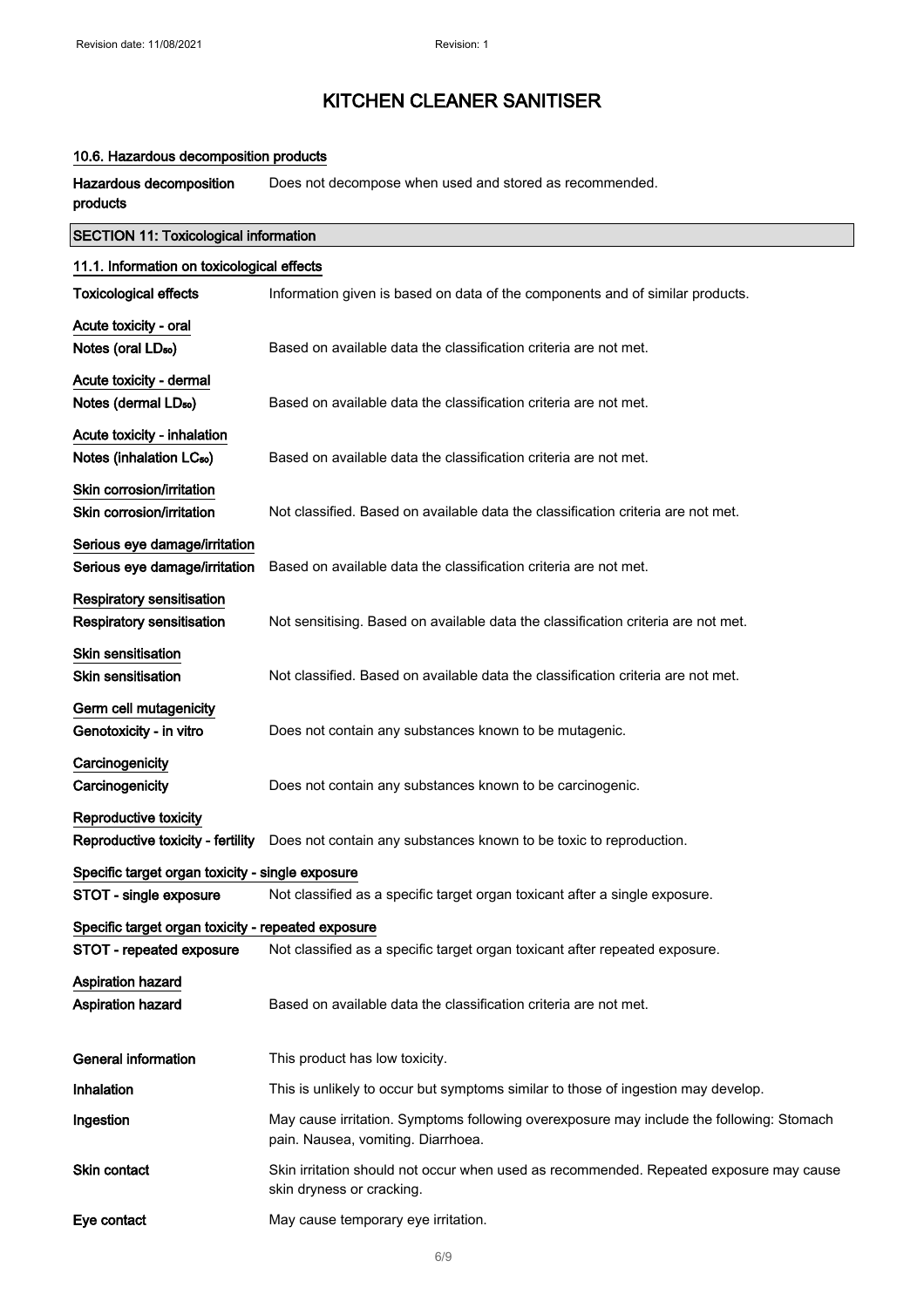| <b>SECTION 12: Ecological information</b>  |                                                                                                                                                                                                                                                                                                                                                                                           |  |
|--------------------------------------------|-------------------------------------------------------------------------------------------------------------------------------------------------------------------------------------------------------------------------------------------------------------------------------------------------------------------------------------------------------------------------------------------|--|
| <b>Ecotoxicity</b>                         | There are no data on the ecotoxicity of this product. Not regarded as dangerous for the<br>environment.                                                                                                                                                                                                                                                                                   |  |
| 12.1. Toxicity                             |                                                                                                                                                                                                                                                                                                                                                                                           |  |
| <b>Toxicity</b>                            | Not considered toxic to fish.                                                                                                                                                                                                                                                                                                                                                             |  |
| 12.2. Persistence and degradability        |                                                                                                                                                                                                                                                                                                                                                                                           |  |
| Persistence and degradability              | The surfactant(s) contained in this product complies(comply) with the biodegradability criteria<br>as laid down in Regulation (EC) No. 648/2004 on detergents. Data to support this assertion<br>are held at the disposal of the competent authorities of the Member States and will be made<br>available to them at their direct request, or at the request of a detergent manufacturer. |  |
| 12.3. Bioaccumulative potential            |                                                                                                                                                                                                                                                                                                                                                                                           |  |
| Bioaccumulative potential                  | No data available on bioaccumulation.                                                                                                                                                                                                                                                                                                                                                     |  |
| <b>Partition coefficient</b>               | No information available.                                                                                                                                                                                                                                                                                                                                                                 |  |
| 12.4. Mobility in soil                     |                                                                                                                                                                                                                                                                                                                                                                                           |  |
| <b>Mobility</b>                            | The product is water-soluble and may spread in water systems.                                                                                                                                                                                                                                                                                                                             |  |
| 12.5. Results of PBT and vPvB assessment   |                                                                                                                                                                                                                                                                                                                                                                                           |  |
| Results of PBT and vPvB<br>assessment      | This product does not contain any substances classified as PBT or vPvB.                                                                                                                                                                                                                                                                                                                   |  |
| 12.6. Other adverse effects                |                                                                                                                                                                                                                                                                                                                                                                                           |  |
| Other adverse effects                      | None known.                                                                                                                                                                                                                                                                                                                                                                               |  |
| <b>SECTION 13: Disposal considerations</b> |                                                                                                                                                                                                                                                                                                                                                                                           |  |
| 13.1. Waste treatment methods              |                                                                                                                                                                                                                                                                                                                                                                                           |  |
| General information                        | The generation of waste should be minimised or avoided wherever possible.                                                                                                                                                                                                                                                                                                                 |  |
| <b>Disposal methods</b>                    | The packaging must be empty (drop-free when inverted). Wash with plenty of water. Waste<br>packaging should be collected for reuse or recycling. Dispose of waste to licensed waste<br>disposal site in accordance with the requirements of the local Waste Disposal Authority.<br>Normal use solutions are expected to be flushed to sewers.                                             |  |
| <b>SECTION 14: Transport information</b>   |                                                                                                                                                                                                                                                                                                                                                                                           |  |
| General                                    | The product is not covered by international regulations on the transport of dangerous goods<br>(IMDG, IATA, ADR/RID).                                                                                                                                                                                                                                                                     |  |
| 14.1. UN number                            |                                                                                                                                                                                                                                                                                                                                                                                           |  |
| Not applicable.                            |                                                                                                                                                                                                                                                                                                                                                                                           |  |
| 14.2. UN proper shipping name              |                                                                                                                                                                                                                                                                                                                                                                                           |  |
| Not applicable.                            |                                                                                                                                                                                                                                                                                                                                                                                           |  |
| 14.3. Transport hazard class(es)           |                                                                                                                                                                                                                                                                                                                                                                                           |  |
| No transport warning sign required.        |                                                                                                                                                                                                                                                                                                                                                                                           |  |
| 14.4. Packing group                        |                                                                                                                                                                                                                                                                                                                                                                                           |  |

Not applicable.

#### 14.5. Environmental hazards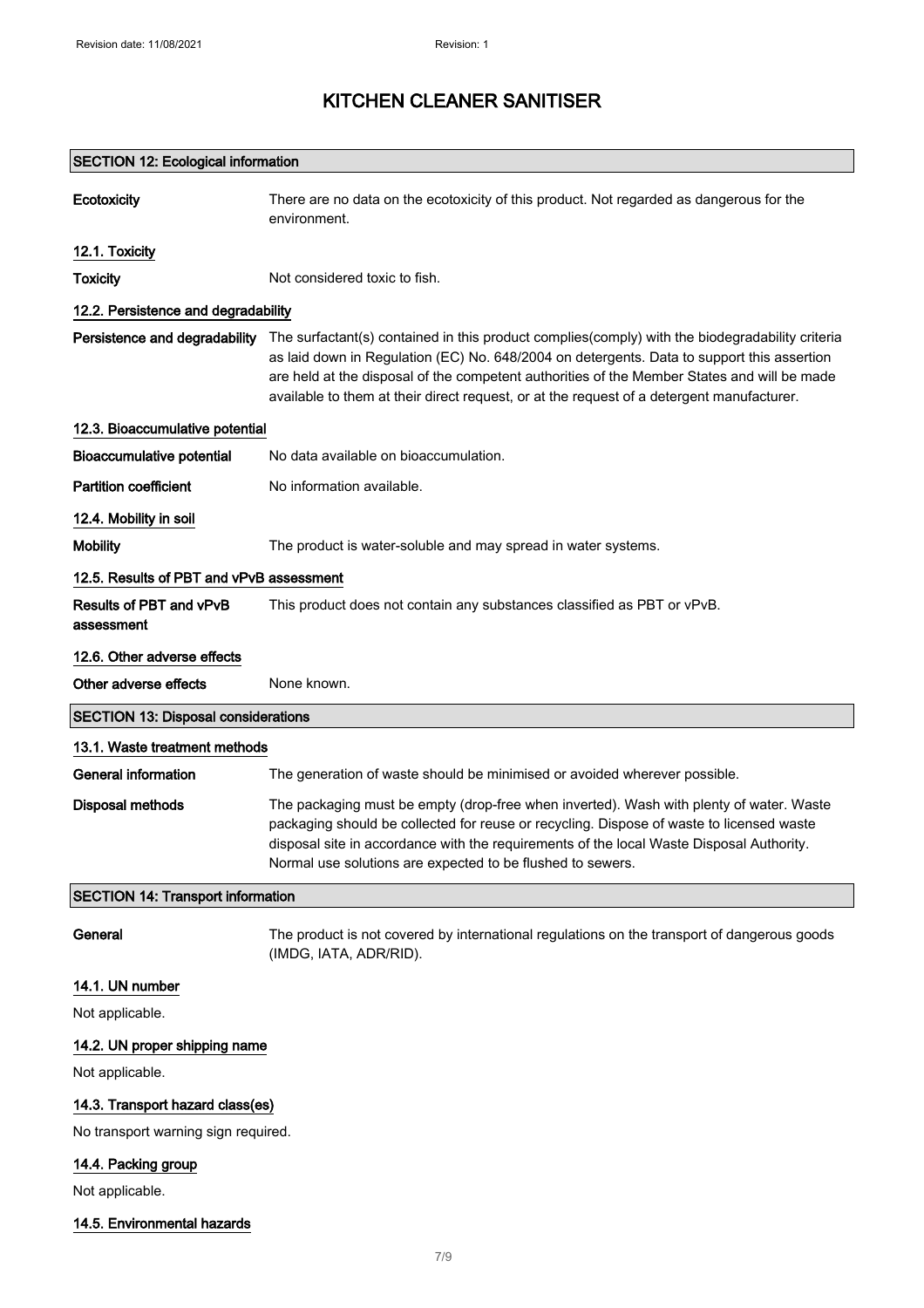## Environmentally hazardous substance/marine pollutant

No.

#### 14.6. Special precautions for user

Not applicable.

#### 14.7. Transport in bulk according to Annex II of MARPOL and the IBC Code

Transport in bulk according to Not applicable. Annex II of MARPOL 73/78 and the IBC Code

#### SECTION 15: Regulatory information

| <b>National regulations</b> | GB (UK) CLP and REACH Regulations.                                                                                                                                                                                                                                                 |
|-----------------------------|------------------------------------------------------------------------------------------------------------------------------------------------------------------------------------------------------------------------------------------------------------------------------------|
|                             |                                                                                                                                                                                                                                                                                    |
|                             | Control of Substances Hazardous to Health Regulations 2002 (as amended).                                                                                                                                                                                                           |
|                             | EH40/2005 Workplace exposure limits.                                                                                                                                                                                                                                               |
| EU legislation              | Commission Regulation (EU) No 2015/830 of 28 May 2015.                                                                                                                                                                                                                             |
|                             | Regulation (EC) No 1272/2008 of the European Parliament and of the Council of 16                                                                                                                                                                                                   |
|                             | December 2008 on classification, labelling and packaging of substances and mixtures (as<br>amended).                                                                                                                                                                               |
|                             | Regulation (EC) No 1907/2006 of the European Parliament and of the Council of 18                                                                                                                                                                                                   |
|                             | December 2006 concerning the Registration, Evaluation, Authorisation and Restriction of<br>Chemicals (REACH) (as amended).                                                                                                                                                         |
|                             | Commission Directive 2000/39/EC of 8 June 2000 establishing a first list of indicative<br>occupational exposure limit values in implementation of Council Directive 98/24/EC on the<br>protection of the health and safety of workers from the risks related to chemical agents at |
|                             | work (as amended).                                                                                                                                                                                                                                                                 |
|                             | Regulation (EC) No 648/2004 of the European Parliament and of the Council of 31 March<br>2004 on detergents (as amended).                                                                                                                                                          |
| Guidance                    | Workplace Exposure Limits EH40.<br><b>COSHH Essentials.</b>                                                                                                                                                                                                                        |
|                             | ECHA Guidance on the Application of the CLP Criteria.                                                                                                                                                                                                                              |
|                             | ECHA Guidance on the compilation of safety data sheets.                                                                                                                                                                                                                            |

#### 15.2. Chemical safety assessment

Currently we do not have information from our suppliers about this.

#### SECTION 16: Other information

| Abbreviations and acronyms<br>used in the safety data sheet | PBT: Persistent, Bioaccumulative and Toxic substance.<br>vPvB: Very Persistent and Very Bioaccumulative. |
|-------------------------------------------------------------|----------------------------------------------------------------------------------------------------------|
| <b>Revision comments</b>                                    | This is the first issue.                                                                                 |
| <b>Revision date</b>                                        | 11/08/2021                                                                                               |
| Revision                                                    |                                                                                                          |
| <b>SDS number</b>                                           | 22671                                                                                                    |
| Risk phrases in full                                        | Not classified.                                                                                          |